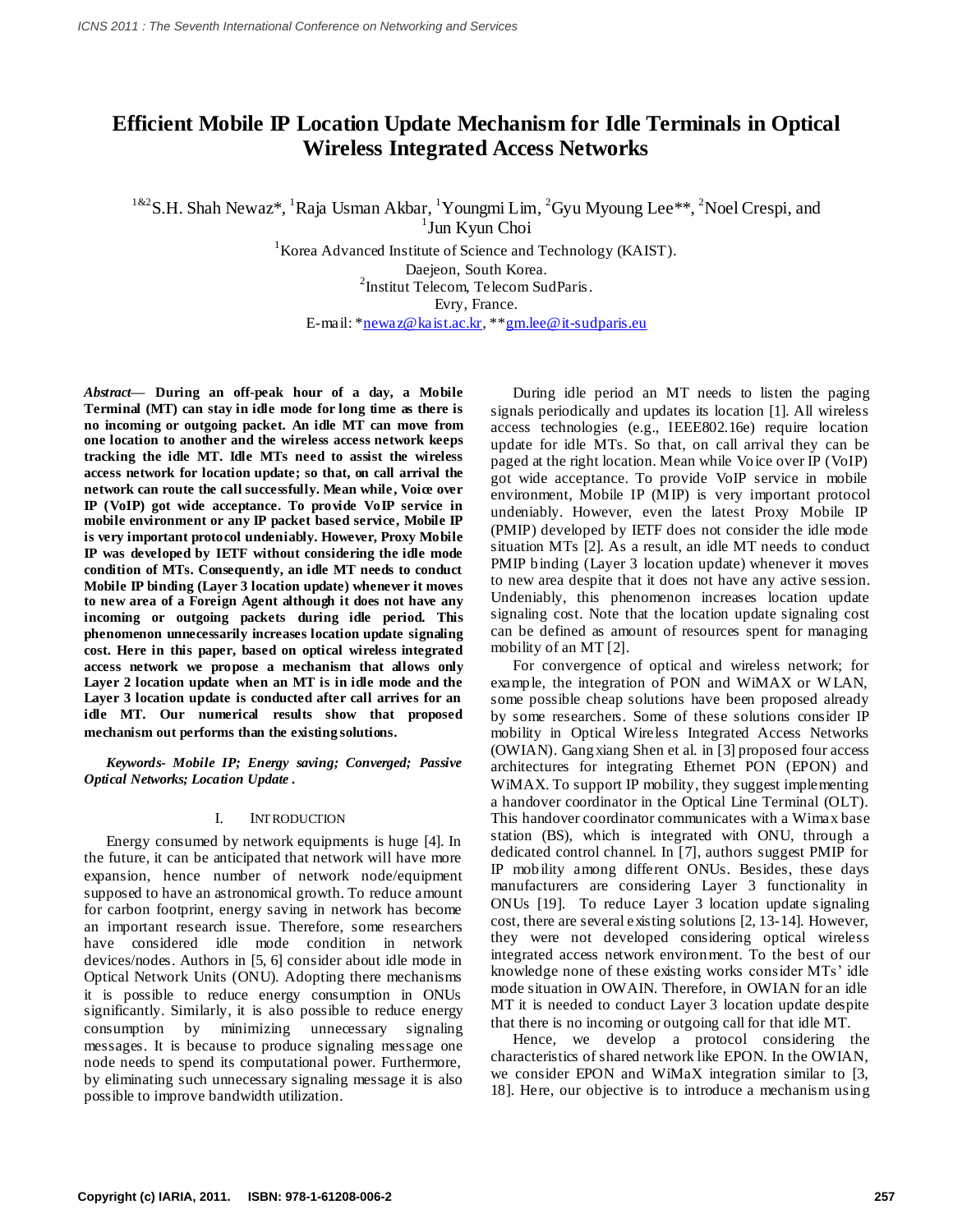which Layer 3 location update becomes obsolete for an idle MT in OWIAN.

In our work, the terms 'Layer 3 location update' and ‗PMIP binding' are used interchangeably.

In this paper, Section II discusses related work. In Section III, we present proposed mechanism. Numerical analysis is presented in Section IV. Finally, Section V draws the conclusion and states future research direction.



Figure 1. Layer 3 functionality in the OWIAN.

### II. RELATED WORK

In this part, we first discuss some possible solutions that can be used in OWIAN to manage the IP mobility for the idle MTs and their limitations. Then we briefly explain how PMIP location update works. We also summarize MTs' idle mode consideration in wireless access networks. Finally, we present the existing works that put effort for reducing Layer 3 location update signaling cost when an MT is in idle Mode.

## *A. Discussion:*

Fig. 1 states how the PON network topology looks when Layer 3 functionality for IP mobility management is considered on top of the Layer 2 based PON networks.

Note that the behavior of a particular protocol of an OSI Layer can have significant impact on other OSI Layers' protocols. Let's consider the Fig. 1 where PMIP mobility agents are considered in OWIAN similar to [3, 7]. Now, if an idle MT moves from one MA to another MA, the PMIP binding is needed to be conducted [8]. To conduct the PMIP binding, collocated MAG needs to send proxy binding update (PBU) message to the OLT and OLT needs to pass this message to the LMA (see Fig. 1). Now, if during that time ONU is idle mode, the PBU cannot be transmitted to the LMA which is collocated with the OLT. Question might be raised on why does not the MAG trigger the ONU to wakeup. Even the MAG does so, an ONU cannot transmit. The reason comes from the fact that PON is a shared media where ONUs can transmit during a dedicated uplink transmission slot only.

 $\lambda_1$   $\lambda_2$  needs to forward to the serving ONU (collocated MAG). An It is also possible that an ONU can buffer that PBU message and then transmit to the OLT when dedicated uplink time slot comes. However, this solution can bring another problem. As the downstream of PON is broadcast and select mechanism, OLT needs to mark the link Layer frames with Logical Link Identifier (LLID), so that destination ONUs can recognize their frames after reading the LLID. Therefore, when the PBU is buffered inside the ONU, in the mean time OLT might starts sending packets on call arrival for an idle MT to the previous serving MAG as the Layer 3 binding table has not been updated yet at the LMA. Consequently, it can cause long startup latency because in such case LMA needs to retransmit those packets for that idle MT through the PON network. Otherwise, the ONU of that MA somehow ONU can forward those packets when architecture like [7] is deployed.

## *B. Proxy Mobile IP (PMIP) Location Update:*

In PMIP, there are two important functional units: LMA and MAG. Any packet for an MT must come first at the LMA. A LMA knows the serving MAG for that MT.

## ①. *LMA Working Description:*

Packets send by other nodes to the destination MT are received at the LMA within and beyond the PMIP's domain [8]. LMA creates and maintains a binding table, which keeps the record of each MT and the corresponding MAG. On packets arrival for an MT, the LMA encapsulates the incoming packets with Proxy-CoA of the serving MAG and then forwards them towards the MAG. LMA also decapsulates the outgoing packets from MT by removing LMA address (LMAA) and forwarding the packet towards its destination. It is important to mention that PMIP standard does not consider the status of an MT in LMA (idle or active).

## ②. *MAG Working Description:*

Any incoming and outgoing packet of an MT should pass through MAG. MAG plays the role of the router on point-topoint link [8]. MAG encapsulates the packets with LMAA before sending it to LMA and also decapsulates the packet when it receives from the LMA.

### *C. Ethernet Passive Optical Network in Brief:*

In EPON, an OLT is the centralized intelligence. It receives the packets from core network and then delivers to the destination ONU through optical fiber. OLT marks the frames with LLID so that ONUs can recognize their corresponding frames [15, 16, 18]. If the LLID matches, an ONU retrieves the frames and then processes. While it discards if the LLID does not match. For unicasting point of view, each ONU used to have single unique LLID, however, for broadcasting or multicasting they can have common LLIDs. In EPON, when an OLT transmits a frame conveyed by a wavelength  $\lambda_1$  it is splitted by a passive splitter which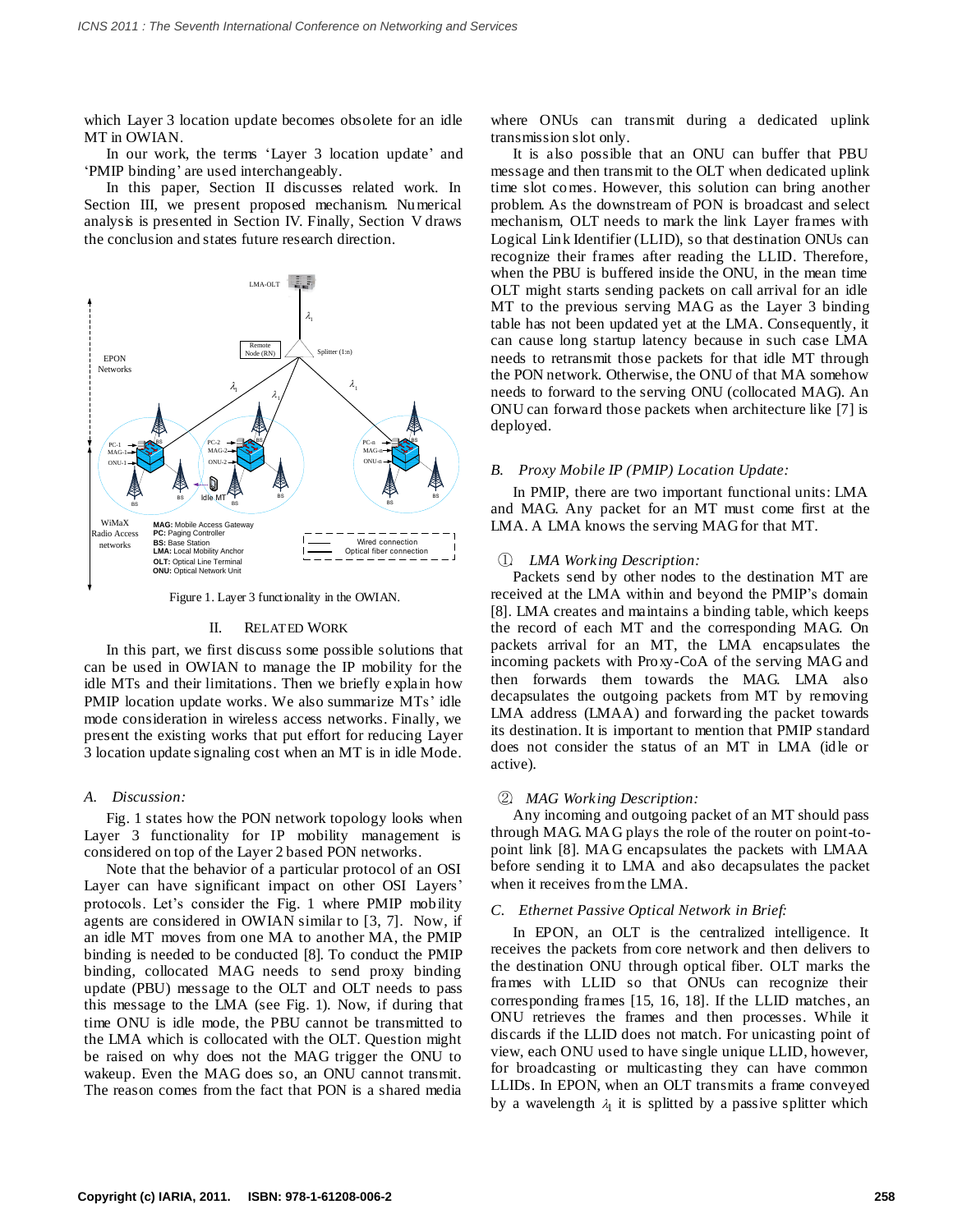situates at a remote node as shown in Fig. 1. And then the same frame is directed to the all ONUs through fiber. Usually the splitting ration is  $1: n$ , where *n* can be 16 or 32 or 64.

## *D. Idle Mode Operation in WiMaX:*

 When there is no incoming or outgoing packet for a certain amount of time *Tth*, an MT moves from active mode to idle mode to save battery power. Fig. 2 states the state transition diagram. WiMAX (e.g., IEEE 802.16e) has three mobility entities for managing idle mode and paging operation [1, 17]. These include: paging agent (PA), paging controller (PC), and paging grouping (PG). PC can be collocated in a MAG or in a BS [1]. PC performs the task of observing the activities of all MTs located in particular Paging Group. An idle MT periodically wakes up and listens whether it has any downlink packet or not.



Figure 2**:** MT's mode (active/idle) transition diagram.

### *E. Existing Solutions for Location Update:*

Many of the researchers have considered idle-mode condition of MTs in Mobile IP environment. They propose to reduce Layer 3 location update cost when an MT is in idle mode by adopting different approaches.

For example, in [13], the authors suggest to delay the PMIP location update till a call arrives for an idle MT. And when a packet arrives, LMA forwards it to new-MAG via old-MAG. It is because this scheme does not allow Layer 3 location update as long as the MT is in idle mode. However, when the distance between the old-MAG and the new-MAG is long, MT experiences a long startup latency and additional signaling burden at MAGs.

In [14], the authors indicate that Layer 3 location update should be performed at every MAG. We named this scheme in this paper as per-MAG location update (PML). This scheme reduces startup latency because Layer 3 routing information is refreshed whenever an MT visit a new MA. However, it also increases location update signaling cost.

In [2], a distance based approach is mentioned. After crossing a predefined distance (*d*) PC, which is the Layer 2 mobility agent of IEEE 802.16e, invokes the MAG to conduct Layer 3 location update. This mechanism can reduce the number of Layer 3 location update significantly. However, it has some drawbacks. For example, with the increase of predefined *d*, startup latency also increases. This is because the startup latency is a function of distance between o-MAG and n-MAG [2].

As a matter of fact, existing solutions proposed in [2, 13, 14] cannot be used for reducing Layer 3 location update signaling cost for idle MTs in OWIAN. This is because those solutions were made considering a wired network architecture. Adopting those in OWIAN, there might be improper operation. For example, solution in [2] needs retunneling between old-MAG and new-MAG. In fact, it is not possible in typical PON architecture as an ONU here communicates with other ONUs through the OLT. Therefore, if aforementioned procedure is followed startup latency supposed to be increased.

# III. PROPOSED LOCATION UPDATE MECHANSIM IN THE OWIAN

In this paper, our objective is to develop a protocol in such a way that can eliminate Layer 3 location update during the inter-call arrival time (MT's idle period) and can forward the packets of an idle MT on call arrival properly in the OWIAN.

 We consider that when time between two call arrivals for an MT crosses  $T_{th}$ , OLT assumes that the MT is in idle mode. We further assume that in that EPON network domain another kind of LLID is used for only the idle MTs' packets. In other words it can said that the OLT marks all the idle MTs' frame with a special LLID (SLLID) and this SLLID is known to all ONUs in the OWIAN. Therefore, whenever an ONU receives any frame marked with that SLLID, it opens that frame. Note that the reason behind the SLLID is if the OLT marks the packets based on serving MAG, OLT might forward to the wrong ONU. The reason is that after Layer 3 location update an MT may not stay in the same MA.

On the other hand, in the proposed solution an idle MT only performs Layer 2 location update in the wireless access network domain with the PC, which is collocated with the MAG, through the serving BS as shown in Fig. 1. And Layer 3 location update at LMA is postponed as long as the MT is in idle mode. So that signaling cost for Layer 3 location update can be saved. The following paragraphs explain how proposed mechanism works.

*(i)* The idle MT moves from one MA to another MA, without performing any Layer 3 location update.

*(ii)* When call comes for any MT at the OLT, OLT resolves status of the MT (idle/active) from  $T_{th}$ . If the MT is in idle mode OLT sends those packets after marking with that SLLID. Otherwise, OLT assumes that MT is active and it is in the same MA from where last Layer 3 location update was conducted. In fact, there is still chance that active MT might move to another MA within that  $t_{move}$ , where  $t_{move} < T_{th}$ . However, we avoid such scenario in this paper.

*(iii)* If the MT is active, the OLT resolves the corresponding LLID of that ONU from the Proxy -CoA of the serving MAG and then forwards the packets after marking with that LLID. The following algorithm states how the OLT makes decision on arrival of a call.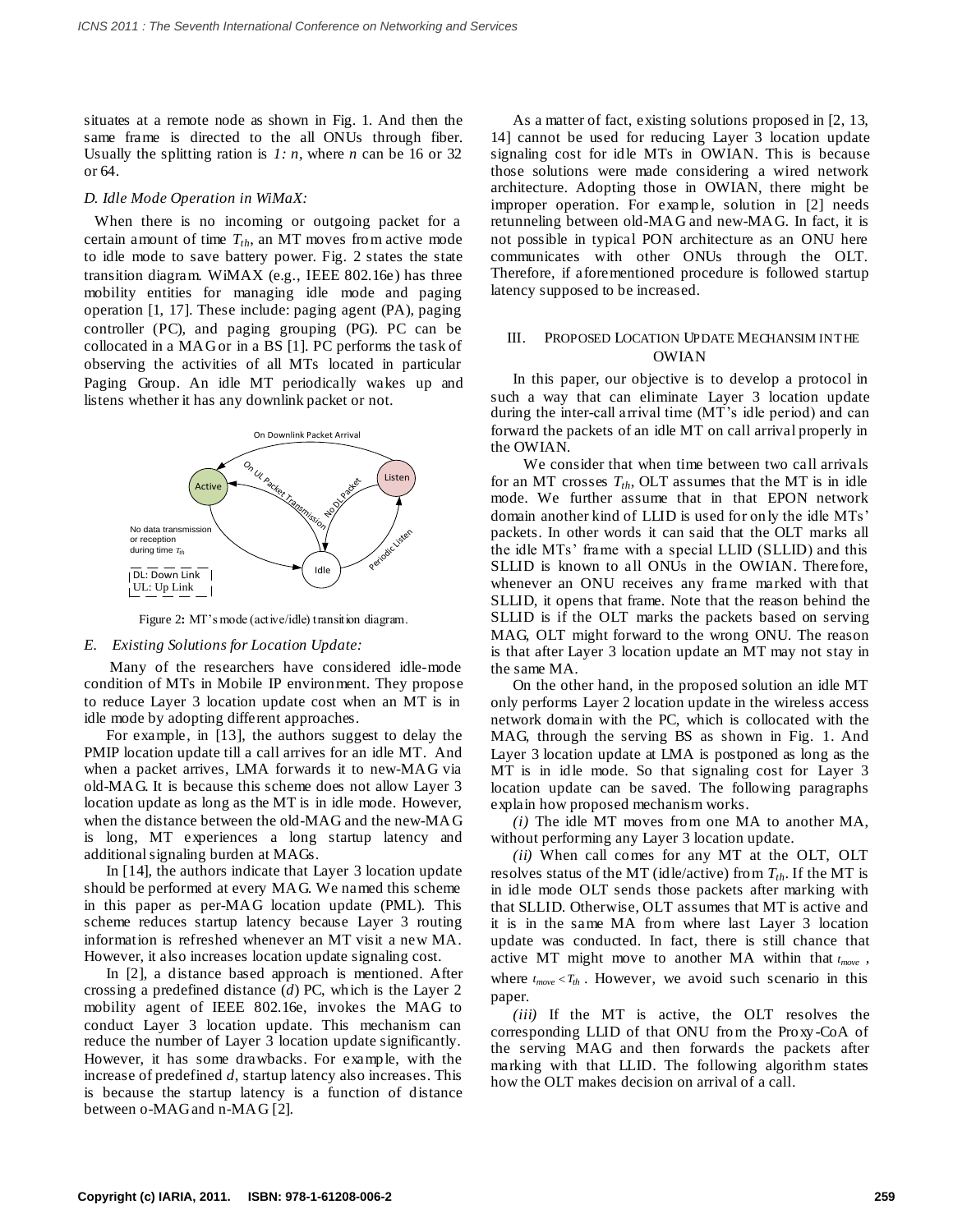*(iv)* On the other hand, when an ONU receives a frame marked with SLLID, it extracts the packets inside. Then, it invokes collocated PC asking all the idle MTs' lists of its MA. PC provides the list in reply. If the ONU finds any packet which is destined for any one of these idle MTs, it requests PC to page that MT to wakeup. After successful paging, idle MT switches from idle mode to active mode. Then, those destined packets are forwarded through the serving BS to that MT.



Figure 3**:** LLID selection and forwarding procedures in OLT.

*(v)* When the idle MTs wakeup and start receiving packets, ONU can collect all the PBU messages for Layer 3 location update from the collocated MAG, and then can transmit to the OLT during dedicated uplink transmission slot.

*(vi)* On arrival of PBUs at OLT, OLT sends those to collocated LMA. And finally LMA updates its binding table (Layer 3 location update is performed).

# IV. NUMERICAL MODELING AND PERFORMANCE ANALYSIS

In this part, we are interested to know how these location update protocols proposed in [2, 14] perform between two call arrivals when they are dispensed in an OWIAN. Similar to [2, 10], we consider that location update cost is the amount of resources spent for managing mobility of an MT. It might be possible that network operators can consider relative cost spent at a mobility agent (e.g., LMA, MAGs, OLT) for tracking an MT. For example, resources spent for processing a signaling message, amount of bandwidth consumes for transiting that signaling message.

We draw the previous OWIAN architecture depicted in Fig. 1 again in Fig. 4, for numerical modeling. Similar to [10-12], the parameters are defined as follows for numerical analysis:

- $\bullet$   $\lambda$ : Call arrival rate follows Poisson process.
- *<sup>l</sup> a* : Location update processing cost at the LMA.
- *a<sup>o</sup>* : Location update processing cost at the OLT.
- *a<sup>m</sup>* : Location update processing cost at the MAG node (the node where MAG and PC exists) with the collocated PC.
- $\bullet$  *l*<sub>OLT, ONU</sub> : Distance between the OLT and an ONU.
- $\bullet$   $l_{m,mt}$ : Average hops between the MAG and MT via a BS.
- *D*: Diameter of an MA.
- $\bullet$  $\eta_m^{-1}$ : Is the mean residence time follows exponential distribution, of an MT in an MA.



Figure 4: OWIAN architecture for numerical modeling.

We assume that trip of an idle MT starts from the point *m* as shown Fig. 4. Similar to [10], it is also considered here that signaling cost for transmitting a signaling message is proportional to the distance between source and destination node. And the proportional is  $\delta_u$ . The time between two call arrivals or inter-call arrival time can be presented as  $T_c = 1/\lambda$ . And then number of MA crossed by an MT during that  $T_c$  is  $x = \lambda^{-1} \eta_m$ . Based on the parameters defined earlier, the equation (1) and (2) shown below are developed for measuring location update cost at the LMA and MAG respectively. Note that LMA location update should include location update processing cost at LMA and OLT.

$$
C_l = a_l + a_o + 2(l_{OLT,ONU} + l_{m,mt})\delta_u.
$$
 (1)

$$
C_m = a_m + 2l_{m,mt} \,\delta_l \,. \tag{2}
$$

Using (1) and (2), location update signaling cost between two call arrivals can be expressed as follows for PML [14].

$$
L_{\text{cos}t}^{PML} = \lambda^{-1} \eta_m (C_m + C_l). \tag{3}
$$

As mentioned before DBLU does not suggest Layer 3 location update always, rather it makes Layer 3 location update after crossing a predefined distance *d*. Therefore, based on the inter call arrival time, DBLU can have three different location update signaling cost. First, if a call comes at every MA, then DBLU must do Layer 3 location update at all MAs<sup>(a)</sup>. Second, calls come at the time when idle MT crosses predefined distance (b). And finally, a call comes in MA where DBLU does not suggest performing Layer 3 location update as the predefined distance has not been crossed by that idle MT  $^{(c)}$ .

$$
L_{cost}^{DBLU} = \begin{cases} x(C_m + C_l) & \left(\lambda^{-1} \eta_m = x\right) < 1 \quad \text{(a)}\\ xC_m + xDd^{-1}C_l & \left(\lambda^{-1} \eta_m = x\right) when x \in \text{integer} \\ xC_m + xDd^{-1}C_l + C_l. & \left(\lambda^{-1} \eta_m = x\right) > 1, when x \notin \text{integer} \quad \text{(c)} \end{cases}
$$
 (4)

In the proposed mechanism, it is mentioned earlier that there would not be any Layer 3 location update with the LMA for an idle MT as long as any call arrives. And during